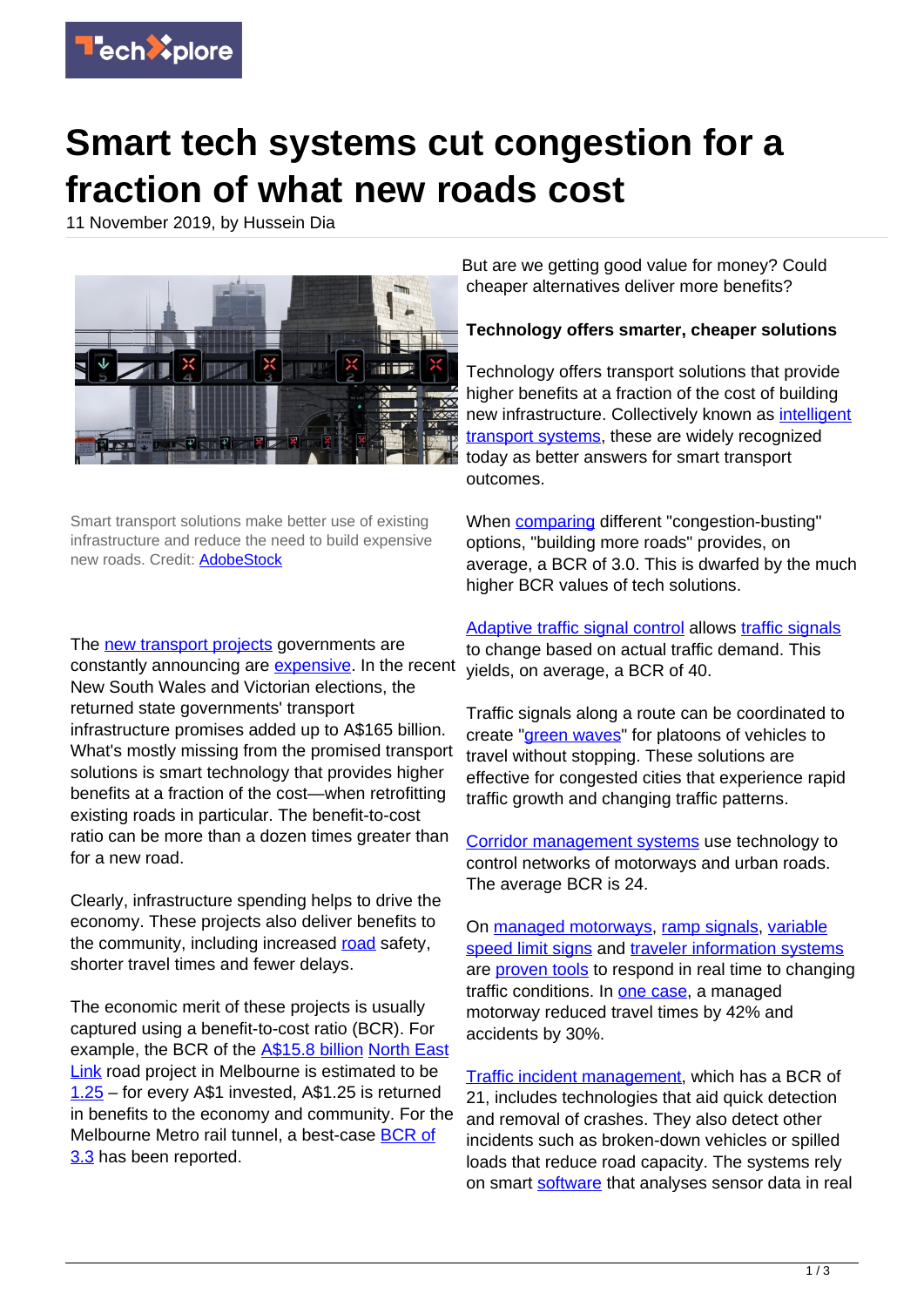

time.

[Benefits](http://ntimc.transportation.org/Pages/NTIMCPublicationsandProducts.aspx) include a 40% reduction in time to detect incidents. The technology also [reduces incident](http://ntimc.transportation.org/Documents/Benefits11-07-06.pdf) [duration by 23%](http://ntimc.transportation.org/Documents/Benefits11-07-06.pdf) and [road crashes by 35%.](https://trid.trb.org/view/481658)

#### Average\* benefit-cost ratios of transport investments



\* Values vary depending on many factors, including base conditions used for comparisor

Source: Low Carbon Mobility for Future Cities: Principles and Applications (Dia, H. ed, 2017), adapted from Infrastructure Productivity: how to save \$1 trillion a year (McKinsey, 2013), Author provided

# **Combining tech solutions magnifies benefits**

When solutions are combined, benefits are amplified. The [Florida Department of](https://sunguide.info/annual-reports/district-six-its-annual-report/) [Transportation](https://sunguide.info/annual-reports/district-six-its-annual-report/) implements a transport technology program on its networks. The solutions include incident management, ramp signaling, traveler information and [express lanes](https://www.youtube.com/watch?v=mdVDEU5UVb4&feature=youtu.be&t=50). Reduced incident duration and traffic delays are among the key benefits.

In 2018, the benefits of this program totaled almost [US\\$3.1 billion](https://sunguide.info/reports/annual-reports/District-Six-ITS-Annual-Report/2018-District-Six-ITS-Annual-Report.pdf) (A\$4.5 billion). The costs were [US\\$70.3 million](https://sunguide.info/reports/annual-reports/District-Six-ITS-Annual-Report/2018-District-Six-ITS-Annual-Report.pdf) (A\$102 million). That's a BCR of 43.7.

In the UK, the [cost](https://www.mckinsey.com/~/media/McKinsey/Industries/Capital%20Projects%20and%20Infrastructure/Our%20Insights/Infrastructure%20productivity/MGI%20Infrastructure_Full%20report_Jan%202013.ashx) of implementing technology solutions on the [M42 motorway](https://www.roads.org.uk/motorway/m42) was US\$150 million **Learn from the best** (A\$218 million) and took two years to complete. Widening the road to produce the same outcome would have taken 10 years and cost US\$800 million (A\$1.16 billion).

### **A shift in priorities is needed**

Considerable investment in transport infrastructure is still required. It should be guided by strong business cases and aligned with community values and expectations.

However, technology is getting to the point where it's making a serious difference in tackling the mega challenges facing our cities. Its role must be prioritized.

The benefits are compelling. Intelligent technology systems improve the use of existing assets and increase their operational life. They enhance traveler experience and reduce reliance on building new roads. And they deliver superior value for money.

But widespread deployment of these technologies is still limited. To spur change and unlock value, we must move beyond a project-by-project approach.



Benefit-cost ratios of transport technology solutions implemented over a decade by Florida Department of Transportation. Author provided

Governments can be guided by [leading nations](https://itif.org/publications/2010/01/09/explaining-international-it-application-leadership-intelligent) in this field such as South Korea, Japan and Singapore. Their citizens experience the benefits every day. Smart transport solutions improve their